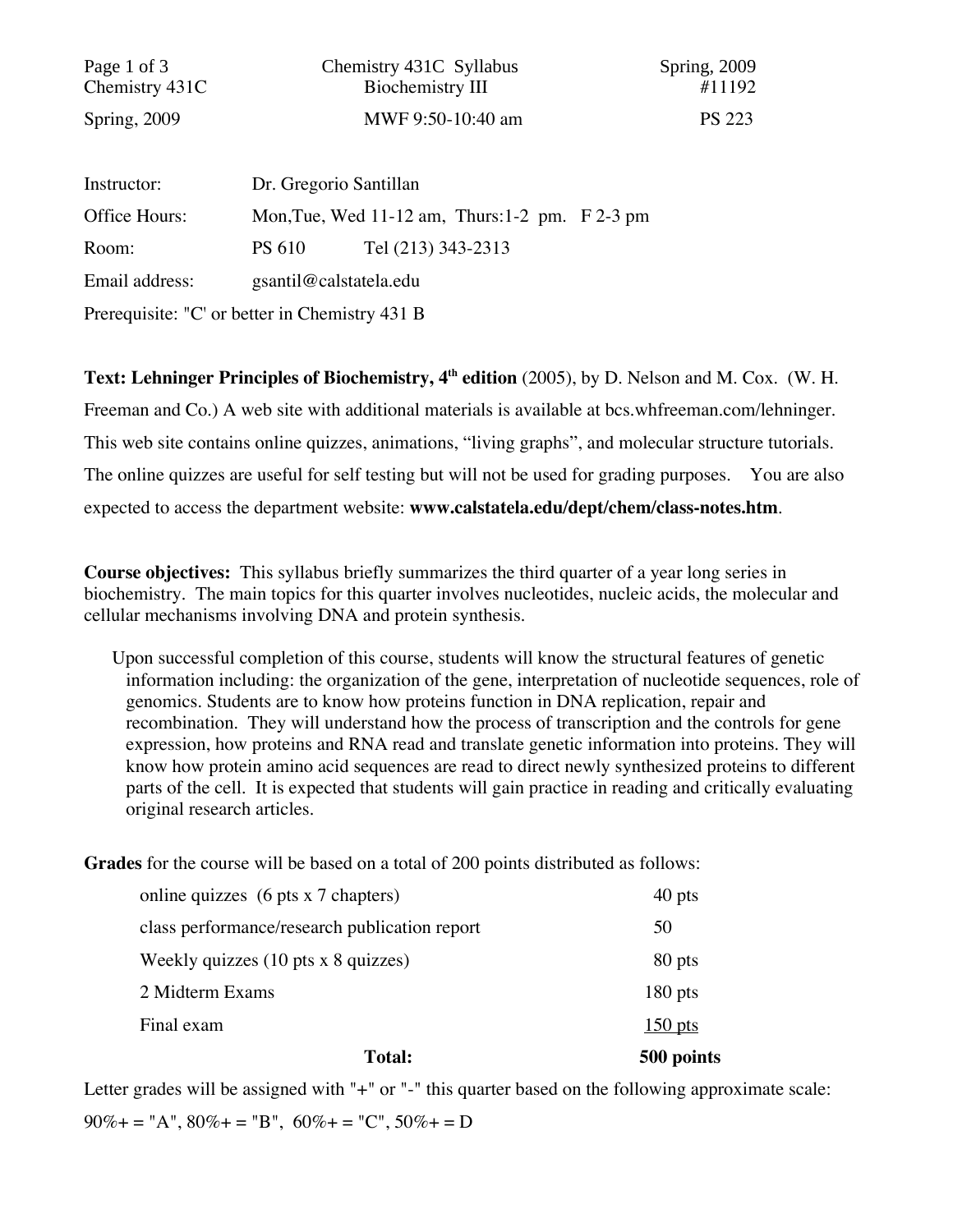Page 2 of 3 Chemistry 431C Syllabus Spring, 2009 No make up exams or make up quizzes are given. Absences during an exam are to be avoided at all costs. Emergencies must be documented and verifiable. Being unprepared for an exam is not considered an emergency. Anticipated problems should be discussed with the instructor before the exam not after. Serious infractions during an exam will merit a zero for that exam will be dealt with in adherence to the policies of the university. Homework will be assigned on a weekly basis and will be due on the same date as the quizzes. However, homework will not be collected but will serve as review.

There will be **weekly 10-point quizzes** (usually on Fridays at 11:40-12 noon ) starting the first week. Students are required to bring a blue book to class for the quiz before April 3. Quizzes will be given at the very start of class and will last 10 minutes. Lateness will not be accomodated.

The tentative **schedule of topics** for the Fall Quarter is given below:

| Week | <b>Main topic</b>                     | <b>Chapter</b> |
|------|---------------------------------------|----------------|
|      | Nucleotides & nucleic acids review    | 8              |
|      | 2 Nucleotide synthesis and catabolism | 22             |
| 3    | Genes and chromosomes                 | 24             |
| 4    | Test #1 DNA metabolism: replication   | 25             |
| 5    | replication.                          | 25             |
| 6    | RNA metabolism: transcription         | 26             |
| 7    | Protein metabolism: translation       | 27             |
| 8    | Test #2 Regulation of gene expression | 28             |
| 9    | Regulation of gene expression         | 28             |
| 10   | DNA-based technology                  | 9              |

## **Suggestions for this class:**

 Students are to spend 2-4 hours per lecture hour – half before class and half after, reviewing the notes for that lecture. It is expected that students come to class prepared for discussion. Chronic lack of preparation will result in a student receiving a low class performance grade. If there are any special projects – such as summaries of research papers, these will be incorporated in this performance grade. To assist the student to come prepared, a detailed lecture schedule is included in this syllabus.